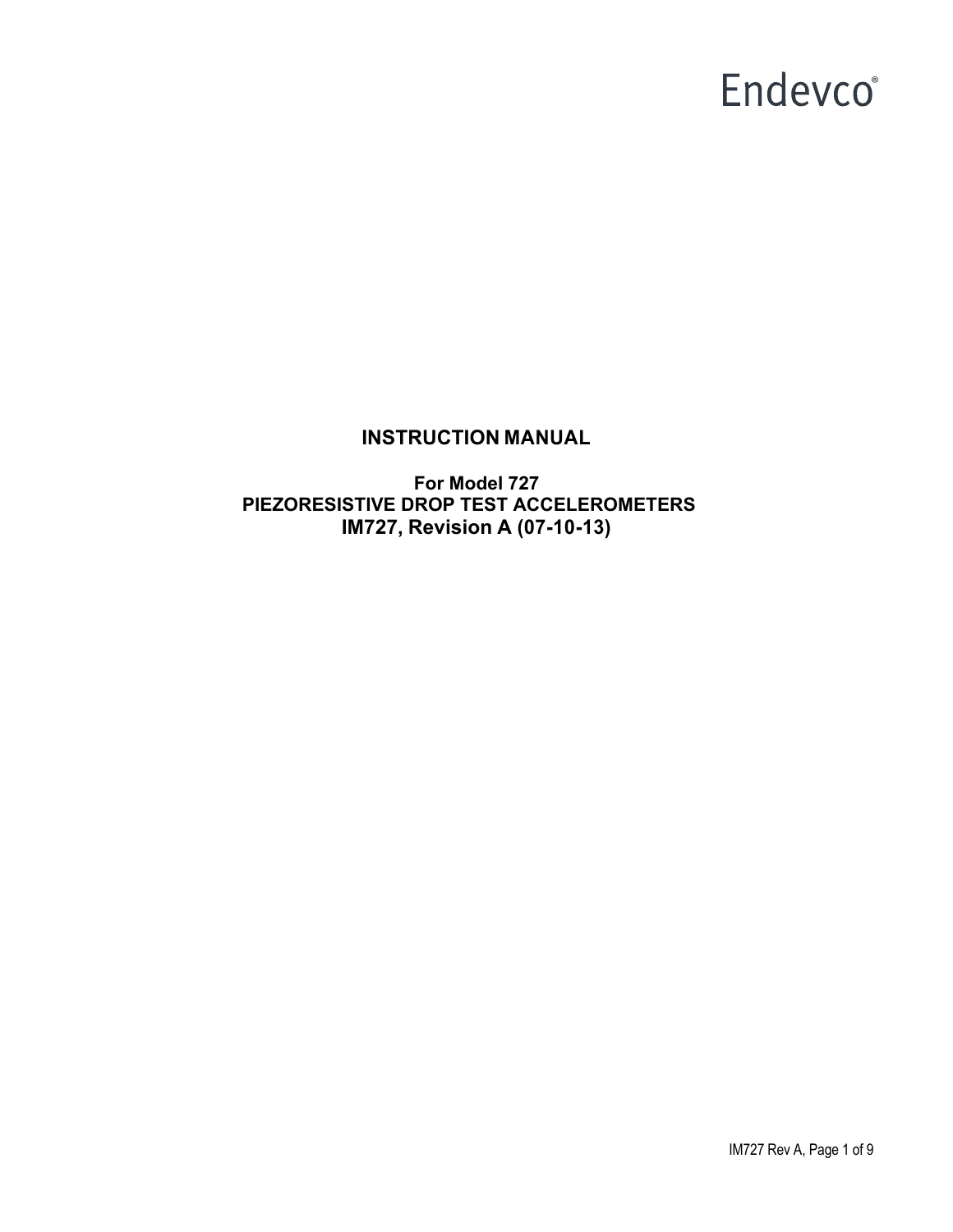

*(photos not to scale)*

**Figure 1(a):**  Model 727 Top View

**Figure 1(b)**: Model 727 Side View

The Endevco® Model 727 is a family of rugged undamped piezoresistive accelerometers, offered in a variety of ranges. It is designed for shock measurements in mobile consumer electronic devices. Table 1 shows a summary of the current Endevco offering of drop-test accelerometers. This instruction manual will supply technical detail for the single- axis accelerometers in wax mount configuration.

**Table 1:** Endevco® Drop-Test Accelerometers.

|          | Wax mount,<br>single axis |
|----------|---------------------------|
| undamped | 727-60K                   |
| undamped | 727-20K                   |
| undamped | 727-6K                    |
| undamped | 727-2K                    |

In addition to being undamped, the 727 series has no mechanical stops, maximizing both bandwidth and amplitude linearity. Its undamped characteristic allows it to be used in applications where the peak acceleration is known and there is not a significant amount of out-of-band energy that could cause enough resonance excitation to exceed the overrange limit of the accelerometer.

Due to the severe environment in which these accelerometers are tested, the user should carefully read this instruction manual in its entirety.

A Calibration Certificate is included in the shipment of your Endevco® drop-test accelerometer. Additionally, a product specification data sheet, if not already included in your shipment, can be requested by contacting Endevco's Application Engineering at +1 (866) ENDEVCO [+1 (866) 363- 3826] in North America, or your local sales representative.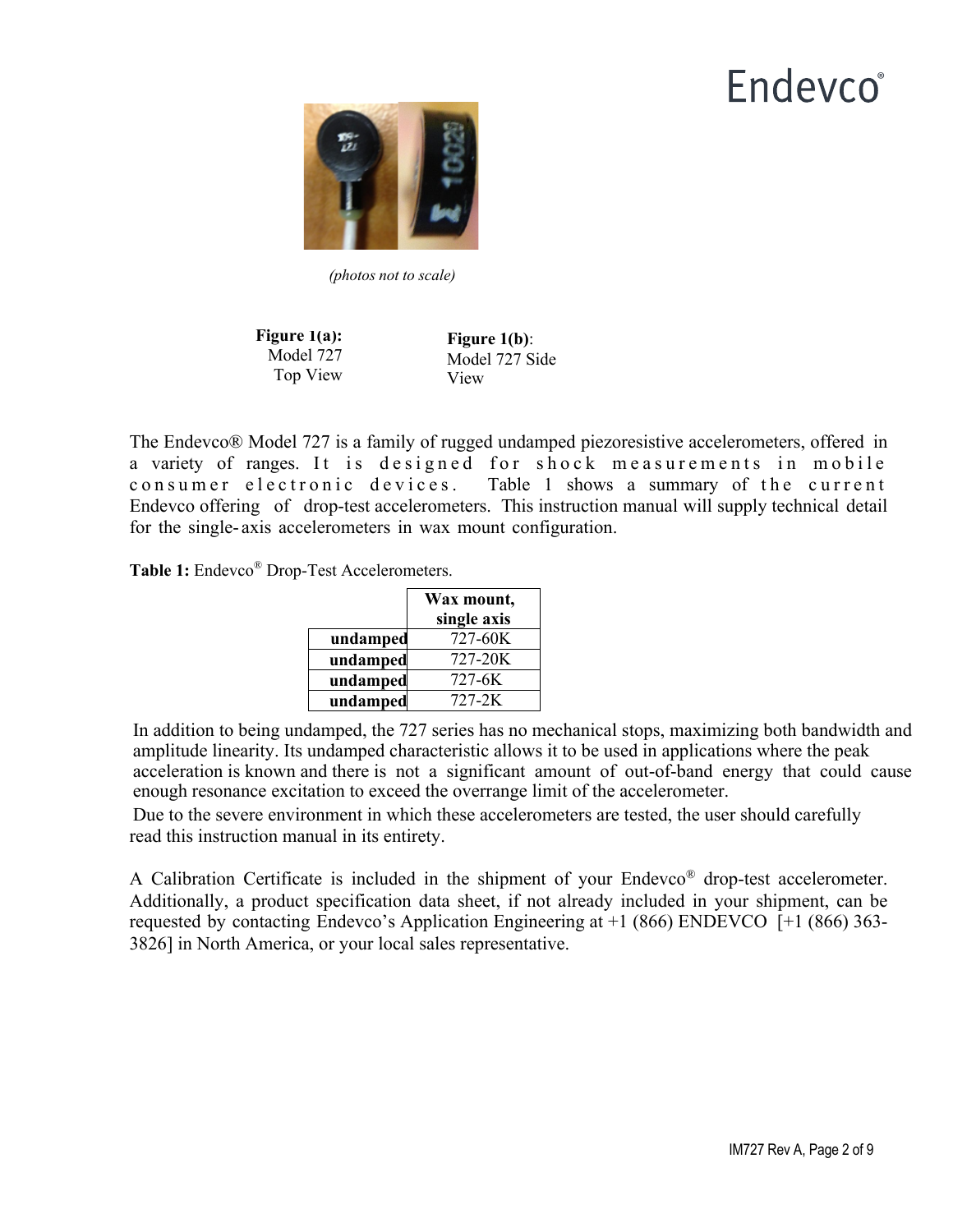# **Endevco**<sup>®</sup>

## **HANDLING PRECAUTIONS**

Although undamped accelerometers are more susceptible to damage by handling, the follow precautions should be taken when handling any accelerometer, whether it is damped or undamped. The amplification factor (or Q) of the undamped accelerometer at the resonant frequency of its seismic element can approach 100 (10 for the damped accelerometers). This means that if an unmounted unit were dropped on a metal surface (such as a table or bench top) causing it to experience a shock input of 2,000 g, the high-frequency content of the metal-to-metal impact could excite the resonance frequency, resulting in an accelerometer response of 200,000 g (20,000 g for the damped accelerometers). It has been shown that the accelerometers are more vulnerable to damage in the unmounted state, as opposed to being mounted to a test subject of large mass. For this reason the unmounted unit must be handled very carefully to avoid such fast rise time impacts.

Endevco® drop-test accelerometers are shipped in electrostatic discharge (ESD) safe packaging. When handling any accelerometer it is always best practice to handle with ESD in mind. The accelerometer should only be handled by properly grounded technicians (via wrist straps or heel straps) at ESD safe work stations. If ESD damage does occur it will typically result in a large shift in the zero measurand output (ZMO). If ESD damage is sufficiently high, complete accelerometer failure is likely, showing up as an extremely large ZMO or an open leg of the Wheatstone bridge.

## **INITIAL CHECKOUT**

Upon receipt, the accelerometer should be checked to ensure that it was not damaged in transit. A simple resistance test is a quick way of verifying that all legs in the Wheatstone bridge sensing element are intact.

Resistance Test – Open the accelerometer container and unwind a few inches of cable. Measure the input resistance (red to black) and output resistance (green to white while shorting red and black) with an ohmmeter and a pair of clips leads. The measured resistance should be within the specified tolerance as listed on the product specification data sheet.

Typical specification for Model 727 input/output resistance is  $650\Omega \pm$ 

300Ω

If any of the above resistance measurements are not within the noted specification there may be a problem with the accelerometer and the factory should be consulted for further troubleshooting.

## **MOUNTING SURFACE PREPARATION AND INSTALLATION**

IM727 Rev A, Page 3 of 9 Special care should be taken to provide a smooth, clean mounting surface to ensure maximum transmissibility of the shock input. Any small particles or debris trapped between the mounting surface and the accelerometer will degrade the transmission of the high-frequency components of the shock input. An uneven mounting surface could also preload the accelerometer and cause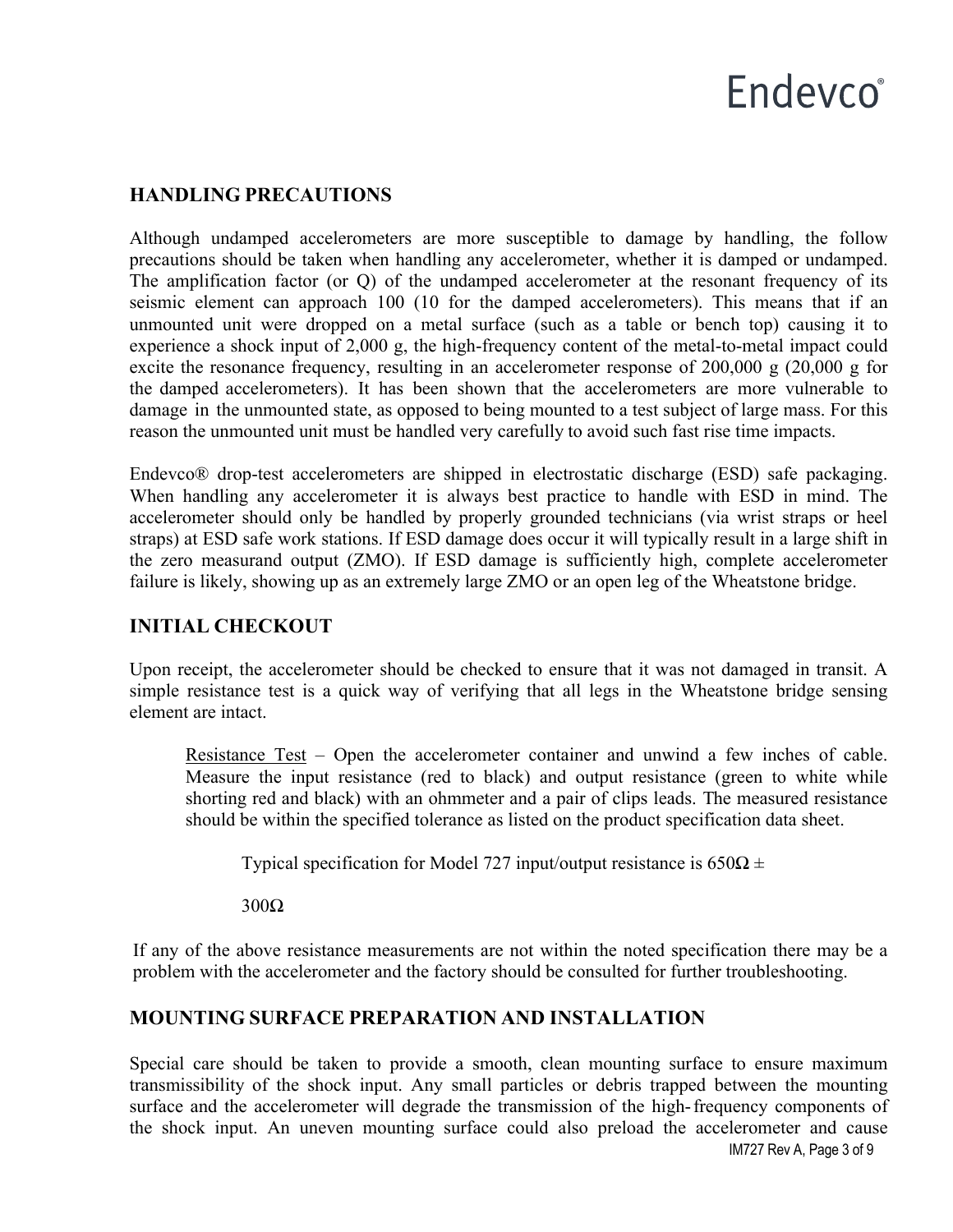# **Endevco**<sup>®</sup>

unwanted static strain, resulting in possible zero shift during a shock measurement. The surface on which the accelerometer is mounted should have a surface roughness of 32 micro inches rms or better and a surface flatness tolerance of 0.0003".

For use up to 60 °C: Aremco Crystalbond<sup>TM</sup> 509 is recommended, following this mounting procedure:

- $\circ$  Apply a moderate amount of Crystalbond<sup>TM</sup> 509 on the bottom of the Model 727 accelerometer
- o Use a toothpick and spread the wax to form a thin, uniform layer covering area of contact, and immediately position accelerometer on mating surface
- o Press down and hold accelerometer firmly in place for 30 seconds while the wax sets. Allow wax to set for at least 1 minute for maximum strength.

Cyanoacrylate (super glue) is not recommended as a temporary adhesive unless an appropriate solvent (such as acetone) is used to weaken the glue joint before attempting to remove the accelerometer. The solvent should be swabbed around the base of the accelerometer; under no circumstances should the accelerometer be soaked or immersed in any liquid. Similarly, if wax is used as a temporary adhesive, always remove the unit using the appropriate amount of heat. Trying to remove the accelerometer by shearing or twisting will excite the resonance and could cause permanent damage to the accelerometer.

Mounting to low strength material (such as aluminum) is not recommended. Additionally, adhesive must always be used between the transducer and any low-strength mounting surface.

## **CABLE HANDLING**

The 727 series of drop-test accelerometers are supplied with integral cables, which are terminated in pigtails. The user can select an appropriate end-connector.

There are two important considerations regarding the integral cable when installing the accelerometer. First, since the cable will be exposed to the same high level shocks as the accelerometer, care needs to be taken to prevent damage to the cable. Relative motion between the cable and the accelerometer can cause cable failure and/or a significantly shortened life. Second, the signal voltage on the leads of the cable will be at a very low level and any excessive movement of the cable could cause noise on the signal lines. Because of the above factors, it is important that the following cable recommendations be observed.

If possible, the mounting preparation should allow for the cable to be routed perpendicular to the primary shock direction to reduce the amount of tensile stress on the cable. To strain relieve the cable close to the accelerometer, form a small bend  $(\sim\frac{1}{4}$ " radius) in the cable within two inches of the case and then tack the cable to the mounting surface with tape. Next, completely secure the cable between the accelerometer case and the tape to the mounting surface by encapsulating with a silicone RTV. A recommended silicone RTV is Loctite® item number 37463, an air curing RTV which will be tack-free in 15-20 minutes, test-ready in roughly an hour and fully cured in 24 hours (assuming 70ºF and 50% relative humidity). In routing the remaining portion of the cable to the signal conditioner, it is important that there be sufficient slack in the cable, i.e. the cable should not be pulled tight between the test specimen and the signal conditioner.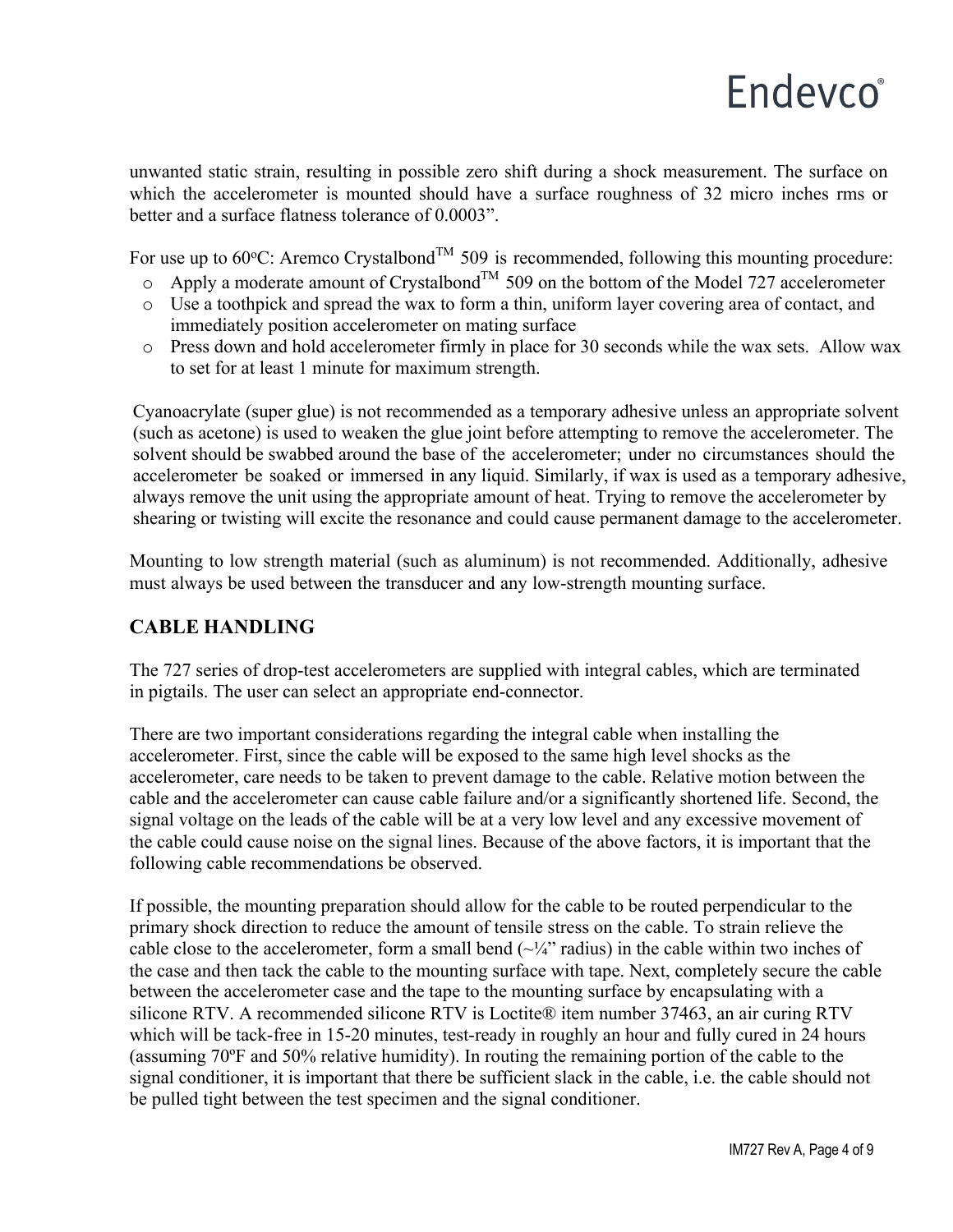## **ELECTRICAL CONSIDERATIONS**

- 1. Excitation Voltage The drop-test accelerometers are calibrated using an excitation voltage of 10.000±0.005 Vdc, unless otherwise specified at the time of order (the maximum excitation voltage without damage is 12 Vdc). If a voltage other than the voltage used at the time of calibration is applied to the unit, the ZMO and sensitivity will differ from the specified value on the Calibration Certificate, thus excitation voltages other than 10 Vdc should be specified at the time of order. The accelerometer requires a clean, well-regulated, constant voltage power supply.
- 2. Endevco offers a wide range of signal conditioners that ensure optimal performance from Endevco® piezoresistive accelerometers, including the 4430A. Contact Applications Engineering to discuss your specific signal conditioning needs.
- 3. Power and Signal Leads The cable leads are assigned as follows:



The cable shield is not connected to the accelerometer case. It is recommended that the shield be connected to the power supply ground.

3. Cable Length Considerations – The 727 accelerometers are calibrated with 120 inches of cable, unless otherwise specified at the time of order. When using cables longer than  $10 - 20$  feet, three effects must be taken into account:

> a. *Input Voltage Attenuation*: Resistance in the excitation voltage wires may reduce the voltage to the sensor, resulting in a loss of sensitivity. The reduced sensitivity can be calculated as follows:

> > $E_{OL}$  = loaded output sensitivity  $E_0$  = sensitivity into an infinite load (from Cal. Cert.)  $R<sub>O</sub>$  = output bridge resistance (from Cal. Cert.), includes cable  $R_L$  = load resistance

$$
\text{eOL} = \text{EO}\left(\frac{R_L}{R O + R L}\right)^\square
$$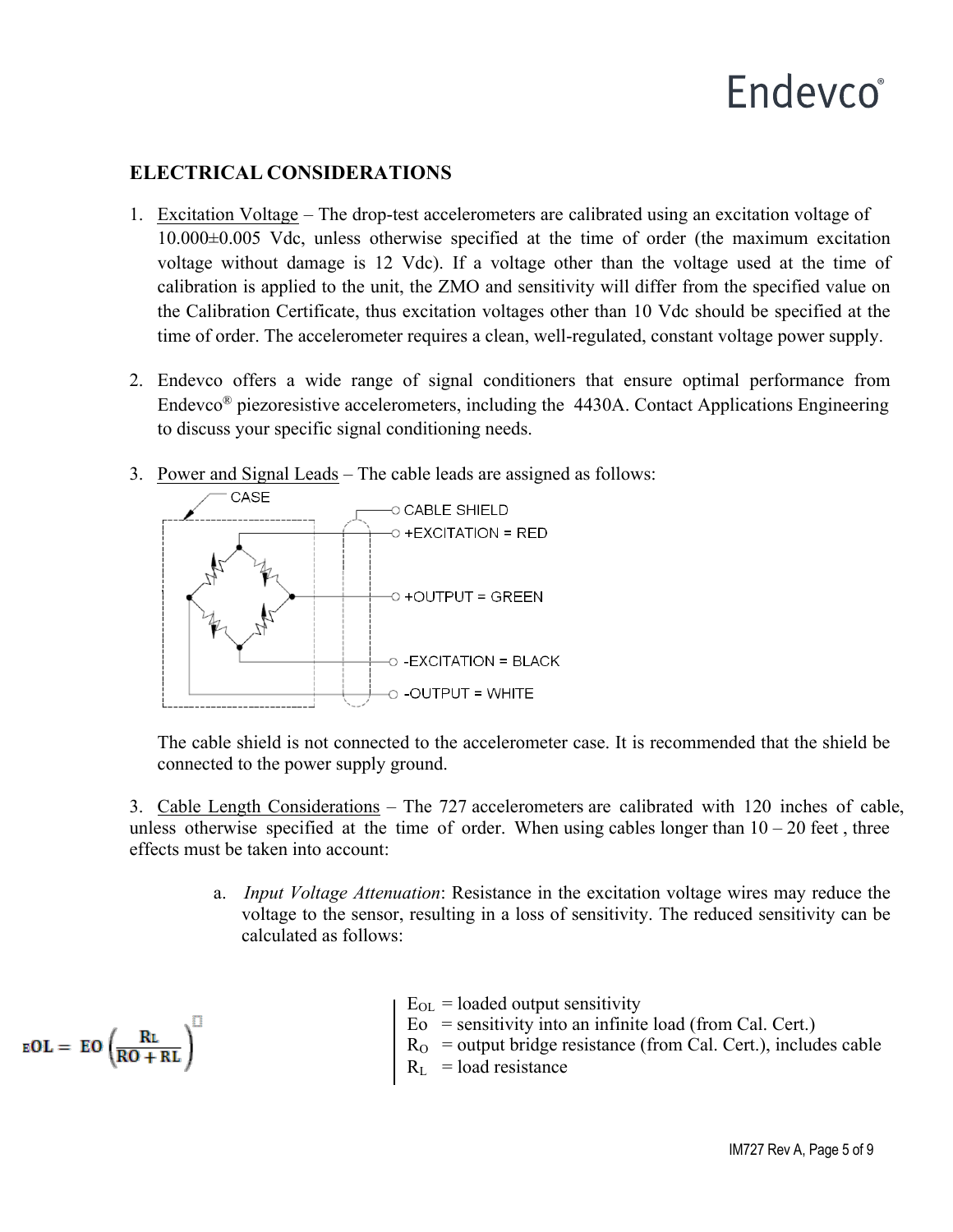If cable lengths longer than 20 feet are required then it is recommended to use a signal conditioner with an excitation sense (remote sense) feature. In brief, to use excitation sense a secondary cable (longer) is spliced to the existing accelerometer cable (shorter). The extension cable has two extra wires; one wire is connected to the accelerometer's positive input lead and the other to the accelerometer's negative input lead. The two extra wires are used to measure the actual voltage at the accelerometer and adjust the supplied excitation voltage accordingly until the target value is achieved. The effect of the voltage drop due to the series resistance in the wires is eliminated by measuring the voltage using a high input impedance voltmeter.

b. *Signal Attenuation:* Similar to the input voltage attenuation discussion, the resistance in the output leads will also cause attenuation of the output signal. The reduced sensitivity is calculated as follows:

$$
\text{EOL} = \text{EO}\left(\frac{R\text{L}}{\text{RO} + R\text{L} + R\text{CO}}\right)^{\square}
$$

 $E<sub>O</sub>$  = sensitivity into an infinite load (from Cal. Cert.)  $E_{OL}$  = loaded output sensitivity  $R_{\text{O}}$  = output bridge resistance (from Cal. Cert.), including cable.  $R_L$  = load resistance  $R_{CO}$  = resistance of the spliced output wire

c. *Cable Capacitance*: Long cable leads act as an RC filter, which can cause significant attenuation of high frequencies. A rough calculation for the cut-off frequency of such a filter is as follows:

$$
fc = \frac{1}{2\pi RC}
$$
\n
$$
\begin{array}{|l|l|}\n\hline\n\text{fc} = \text{cut-off frequency, in Hertz (-3 dB)} \\
\hline\nR = \text{output resistance, in Ohm} \\
C = \text{cable capacitance, in Farad}\n\end{array}
$$

In general, the above effects are insignificant when cable length is 20 feet (6 meters) or less. The effects discussed in sections (a) and (b) above are typically accounted for in any factory calibration, so they must only be considered when longer extension cables are installed by the customer. Contact Applications Engineering for more information, if required.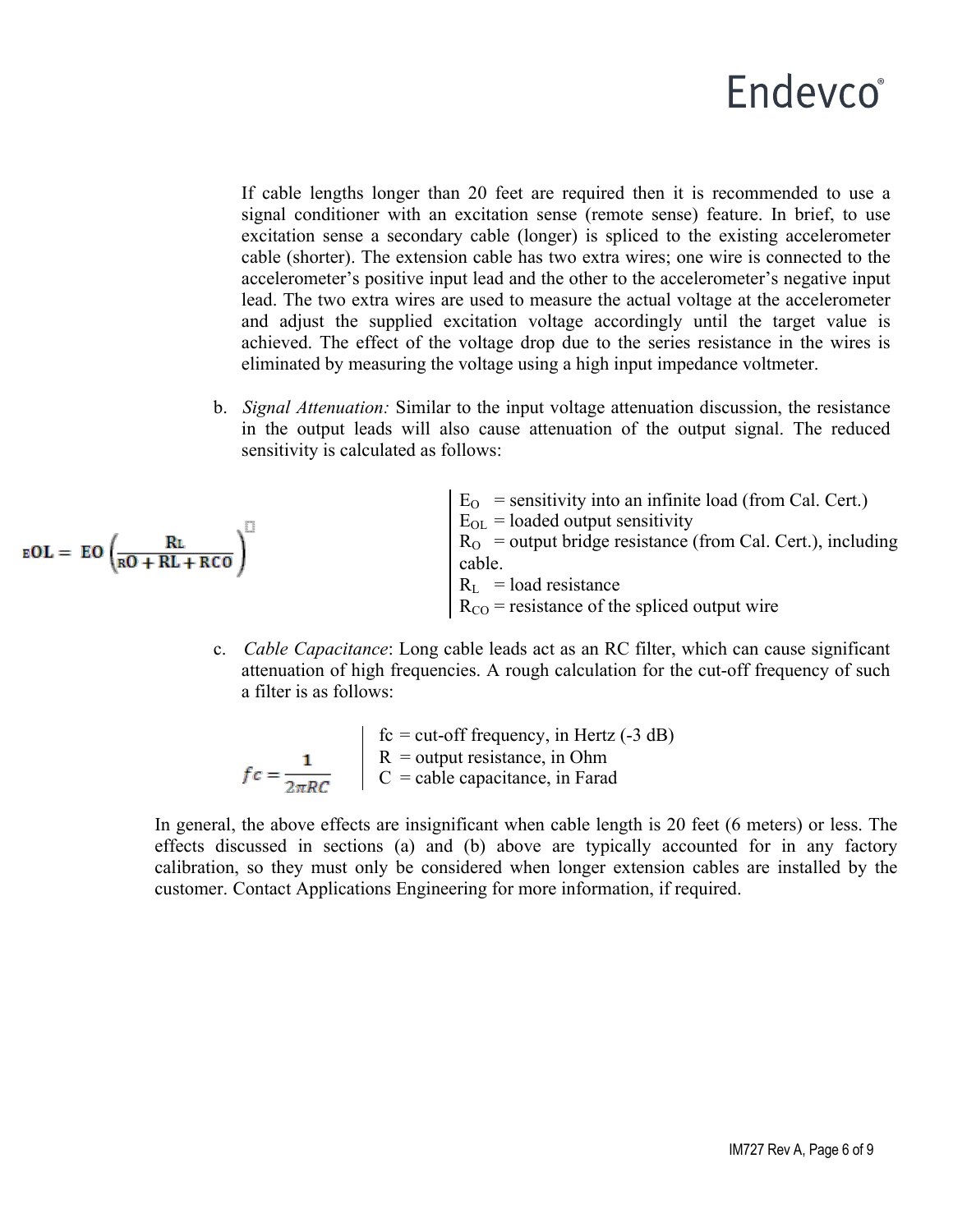# Endevco<sup>®</sup>

### **OPERATING PRECAUTIONS**

While these drop-test accelerometers can be extremely rugged, they can also be extremely fragile under very specific operating conditions, namely under resonance excitation. Due to the extremely high levels of shock encountered and the potential for resonance excitation, the user should **read this section carefully** before operating.

### RESONANT FREQUENCY EXCITATION

The 727 series utilizes an undamped sensing element which means its resonant frequency is excited more easily as compared to a damped device. Additionally, the 727 series does not incorporate any mechanical overtravel stops, which means the displacement of the proof mass is not restricted. Since the amplification factor for an undamped accelerometer can be up to 100, if there is sufficiently high frequency content in the shock event, the excessive amplitude of the seismic mass can be well over the overrange capability and cause permanent damage to the accelerometer.

Another thing to note is that each seismic element used on the 727 series includes two masses, each with its own resonant frequency. If both resonant frequencies are excited, a beat frequency may appear in your data that will be at a frequency equivalent to the difference between the two resonant frequencies. Although the beat frequency will be apparent in the time history it will not translate to the Fourier transform. Although resonance excitation cannot always be avoided, it possible for the user to take measures to reduce the amount of high-frequency energy the accelerometer will be subjected to.

### BANDWIDTH AND AMPLITUDE LINEARITY

Because the 727 series is undamped and does not use mechanical over travel stops, accurate measurements are permitted over a wide frequency and amplitude range. Undamped accelerometer data are typically considered accurate  $(\pm 5\%)$  to one-fifth of the resonant frequency and, because there are no overtravel stops to limit the displacement of the proof mass, reasonable amplitude linearity can be observed well beyond the rated full-scale range.

### DATA ACQUISITION AND ANTI-ALIASING PRECAUTIONS

With any shock testing it is always best practice to use recording equipment with enough bandwidth to resolve the highest frequency component present, which is usually the resonant frequency of the accelerometer. Even with the excitation of resonance, if linear filtering is used and the amplitude during resonance does not cause saturation to the signal conditioning (or go beyond the linear range of the damped accelerometer), the high amplitudes experienced during resonance will not degrade the accuracy of the actual shock data recorded at lower frequencies.

The user should also be aware of aliasing and its effect on the data. A simple, and by no means complete, explanation of aliasing is as follows. Aliasing occurs during digitization when you have energy in the analog time history at a frequency higher than one-half of the sampling rate (the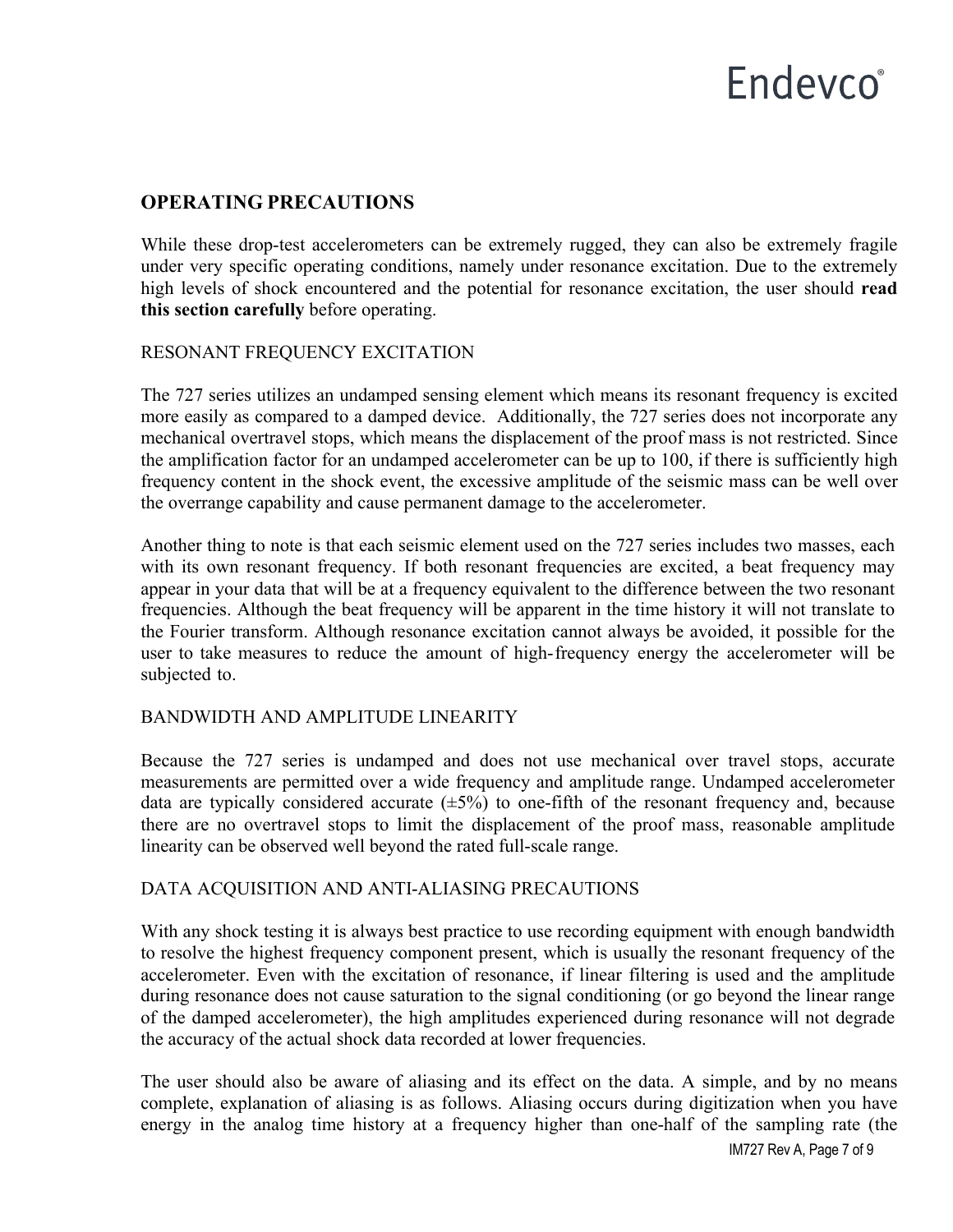

Nyquist frequency). Once digitized, the aliased frequencies will fold back over the Nyquist frequency into the frequency range of interest resulting in errors in the data. To prevent aliasing, the sampling rate should be at least two times (and preferably ten times) the highest frequency present. The highest frequency present in almost all situations will be the resonant frequency of the high shock accelerometer. Better yet, an analog anti-aliasing filter should be placed before digitization with a cutoff frequency of at least one-half (and preferably one-tenth) the sampling rate. The anti-aliasing filter safeguards against any unpredictable out-of-band energy and is the most reliable approach to acquiring good quality, non-aliased data.

See Endevco Technical Paper TP284 for further information on high-frequency, high-level testing and calibration.

### **REMOVAL OF THE ACCELEROMETER**

To remove the 727 accelerometer from your application, please use the supplied removal tool, Endevco® part number 42894. The tool should be placed over the accelerometer with the cable positioned away from the tool to shear the accelerometer off the surface of your application by gently wriggling the tool in clockwise and counterclockwise directions.

### **CLEANING**

If desired, dirty accelerometers may be wiped clean using a damp cloth and a solvent such as acetone. **Do not soak or immerse** the unit in any solvent or water. Do not use any sharp tool such as a screwdriver to remove dirt or contaminants. Any temporary adhesives, such as wax or cyanoacrylate, used to mount the accelerometer, should be cleaned with an appropriate solvent (such as acetone).

### **RECALIBRATION**

As with any measuring device, optimum accuracy is maintained by periodic recalibration. Sensitivity and ZMO calibration should be performed at 6 to 12 month intervals depending on usage. Ordinarily, recalibration need only be performed at 12 month intervals if it is known that the accelerometer has not been used beyond its rated specifications. If the unit is used under severe environments, it may be desirable to use shorter calibration intervals. When testing at high levels (levels exceeding the accelerometer's full-scale range) it is recommended that calibration be performed every six months or after each high-amplitude test.

The general health of the accelerometer can be assessed by measuring the ZMO and comparing the value to the most recent calibration certificate. The ZMO can be checked by applying a wellregulated excitation voltage (10 Vdc in most cases, unless otherwise specified at time of order) to the red-black leads and reading out the differential voltage between the green-white leads. Changes in ZMO of up to  $\pm 20$ mV with time and usage are not uncommon and are not necessarily a sign of a damaged accelerometer. Changes of greater than  $\pm 20$ mV may indicate damage to the sensor and the